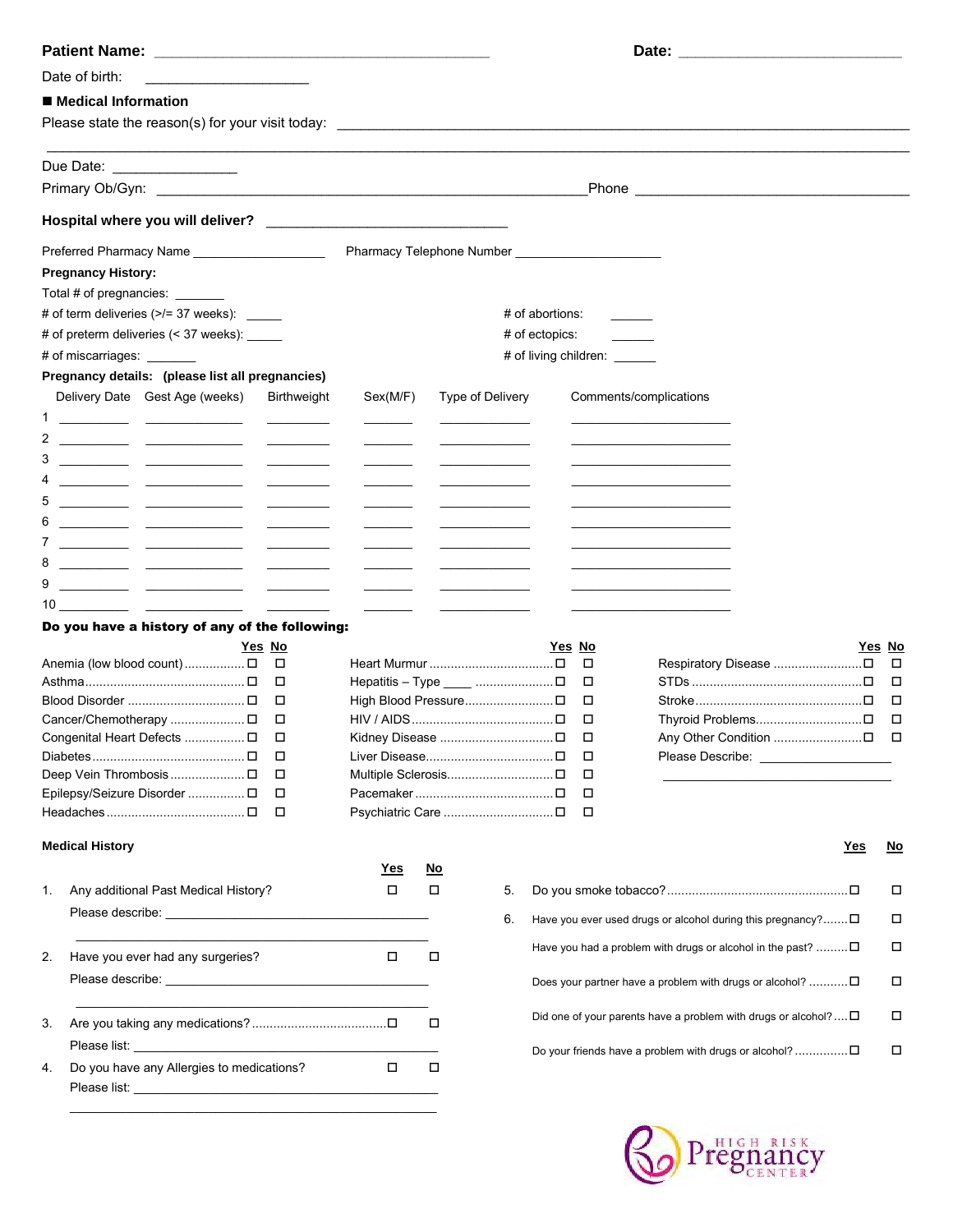# **High Risk Pregnancy Center**

## **PLEASE PRINT VERY CLEARLY**

## **Patient Information**

|                                       |  | Sex: $\Box$ M $\Box$ F Marital Status: $\Box$ Single $\Box$ Married $\Box$ Divorced $\Box$ Widowed $\Box$ Legally Separated                             |
|---------------------------------------|--|---------------------------------------------------------------------------------------------------------------------------------------------------------|
|                                       |  |                                                                                                                                                         |
|                                       |  | Ethnicity: □ Hispanic □ Non-Hispanic Primary Language Spoken: □ English □ Spanish □ Other _______________                                               |
|                                       |  | Race: O White O Hispanic O African American O Indian O Asian O Pacific Islander O Other Commercial Commercial                                           |
|                                       |  |                                                                                                                                                         |
| ■ Spouse / Legal Guardian             |  |                                                                                                                                                         |
|                                       |  |                                                                                                                                                         |
|                                       |  |                                                                                                                                                         |
|                                       |  |                                                                                                                                                         |
|                                       |  | $Sex: \square M \square F$                                                                                                                              |
| ■ Emergency Contact                   |  |                                                                                                                                                         |
|                                       |  |                                                                                                                                                         |
| <b>Primary Insurance</b>              |  |                                                                                                                                                         |
|                                       |  |                                                                                                                                                         |
| Insurance ID # $\qquad \qquad \qquad$ |  | $Group~\#$                                                                                                                                              |
|                                       |  | Please enter the policyholder's information below. If you are the policyholder yourself, check this box $\Box$ and skip to the next section.            |
|                                       |  |                                                                                                                                                         |
|                                       |  |                                                                                                                                                         |
|                                       |  |                                                                                                                                                         |
|                                       |  | Work Phone <b>Work Show Assets</b>                                                                                                                      |
|                                       |  | <b>Secondary Insurance</b> (If not applicable, please cross out section. If you have tertiary insurance, please ask the receptionist for another page.) |
|                                       |  |                                                                                                                                                         |
| Insurance ID#                         |  | Group #                                                                                                                                                 |
|                                       |  | Please enter the policyholder's information below. If you are the policyholder yourself, check this box $\Box$ and skip to the next section.            |
|                                       |  |                                                                                                                                                         |
|                                       |  |                                                                                                                                                         |
|                                       |  |                                                                                                                                                         |
|                                       |  | Work Phone _____________________________                                                                                                                |

## Assignment and Release

 **I hereby authorize payment directly to High Risk Pregnancy Center of all insurance benefits otherwise payable to me for services rendered. I understand that I am financially responsible for all charges, whether or not paid by insurance, and for all services rendered for me or for my dependents. I authorize the doctors and/or any provider or supplier of services in this office to release the information required to secure the payment of benefits. I authorize the use of my signature on all insurance submissions. I authorize a copy of this document to be used in place of the original. I have read and agreed to the above.** 

**Signature: \_\_\_\_\_\_\_\_\_\_\_\_\_\_\_\_\_\_\_\_\_\_\_\_\_\_\_\_\_\_\_\_\_\_\_\_\_\_\_\_\_\_\_\_\_\_\_\_\_\_\_\_ Date: \_\_\_\_\_\_\_\_\_\_\_\_\_\_\_\_\_\_\_\_\_\_\_\_\_\_\_** 

**If the patient is a minor (under 18 years of age), the responsible parent or guardian must sign above, and fill in the information below. Parent/Guardian Name (print): \_\_\_\_\_\_\_\_\_\_\_\_\_\_\_\_\_\_\_\_\_\_\_\_\_\_\_\_\_\_\_\_\_\_\_\_ Relationship to Patient: \_\_\_\_\_\_\_\_\_\_\_\_**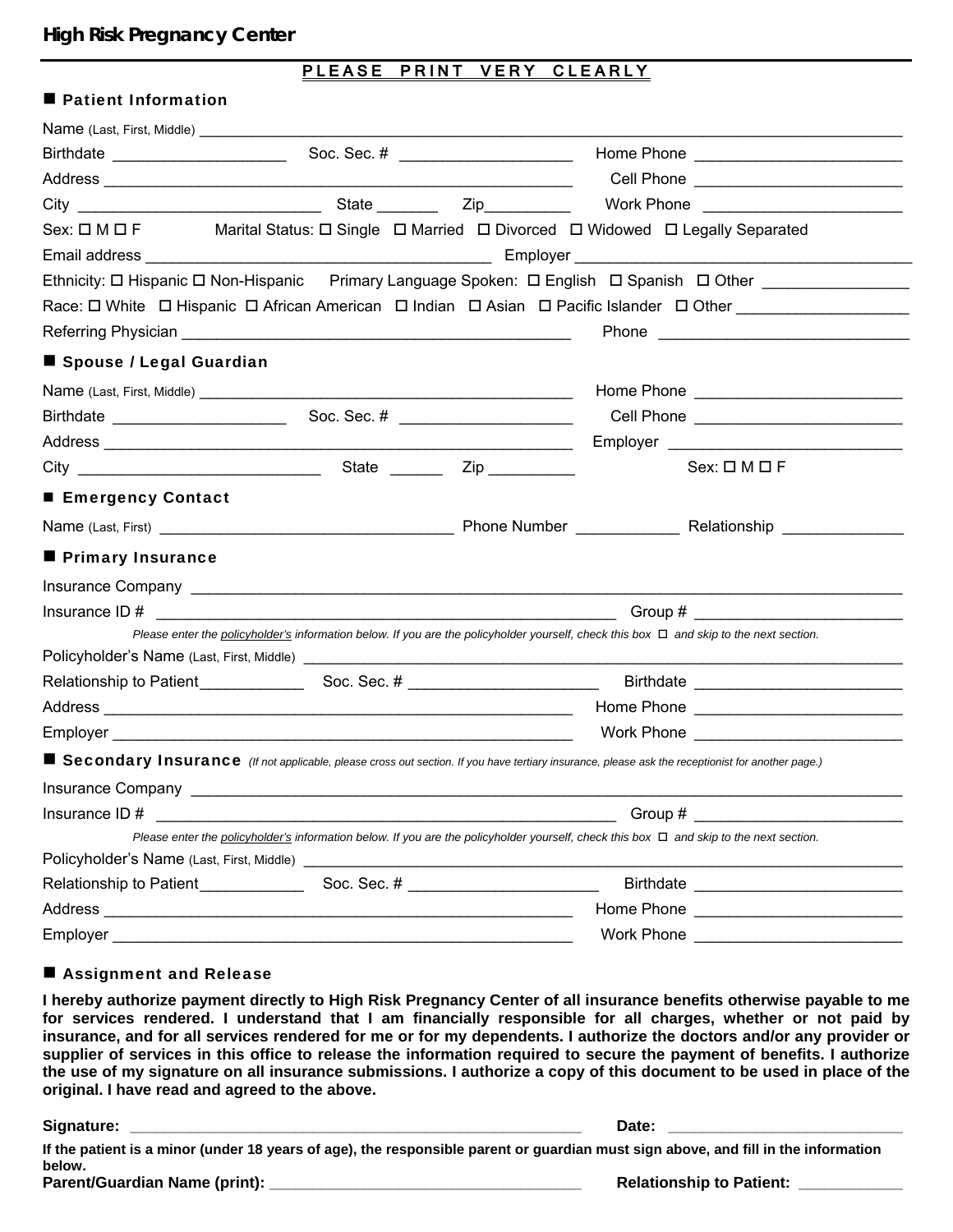# **Financial Responsibility**

I UNDERSTAND THAT I AM FINANCIALLY RESPONSIBLE FOR ALL CHARGES WHETHER OR NOT COVERED BY MY INSURANCE. I / we do hereby acknowledge it is my/our responsibility to pay the deductible, co-insurance and any other balance not paid by my/our insurance. I / we agree to pay all collection fees, attorney's fees, service fees, court costs, and filing fees, including charges of commissions that may be assessed to me by any collection agency retained to pursue nonpayment, which may be as much as 50% of the principle owing. I further agree to pay interest at the rate of 2% per month or \$5.00 per month, whichever is greater on all Invoices past due by thirty (30) days. I / We certify & I / we have read and understand all the information provided. I / we certify the information provided is true and correct to the best of my/our knowledge.

| <b>Printed Name</b>            | Signature | Date |
|--------------------------------|-----------|------|
| Printed Name Parent I Guardian | Signature | Date |

## ■ Authorization for Release of Medical Records and Information

I do hereby agree to the request for release of all of my medical records including physician office notes, hospital documentation & reports, all laboratory and radiology reports to High Risk Pregnancy Center. I absolve all physicians and staff of any liability resulting from the release of such said records. I do hereby also agree to the release of my medical records by High Risk Pregnancy Center to any office or facility I am referred to. I do hereby also agree to allow HRPC to follow/access the data and records for my fetus/baby/child for quality, safety and research purposes. I absolve all physicians and staff of any liability resulting from the release of such said records.

| <b>Printed Name</b>            | Signature | Date |
|--------------------------------|-----------|------|
| Printed Name Parent I Guardian | Signature | Date |

# ■ Appointment Cancellation Policy

I do hereby agree to notify The High Risk Pregnancy Center within 24 hours prior to any scheduled appointments if I am unable to make my appointment. I understand that if I fail to contact the office and do not show for my scheduled appointment I agree to a \$**50.00** fee that will be not be covered by my insurance company and will be my sole responsibility.

| <b>Printed Name</b>            | Signature | Date |
|--------------------------------|-----------|------|
| Printed Name Parent I Guardian | Signature | Date |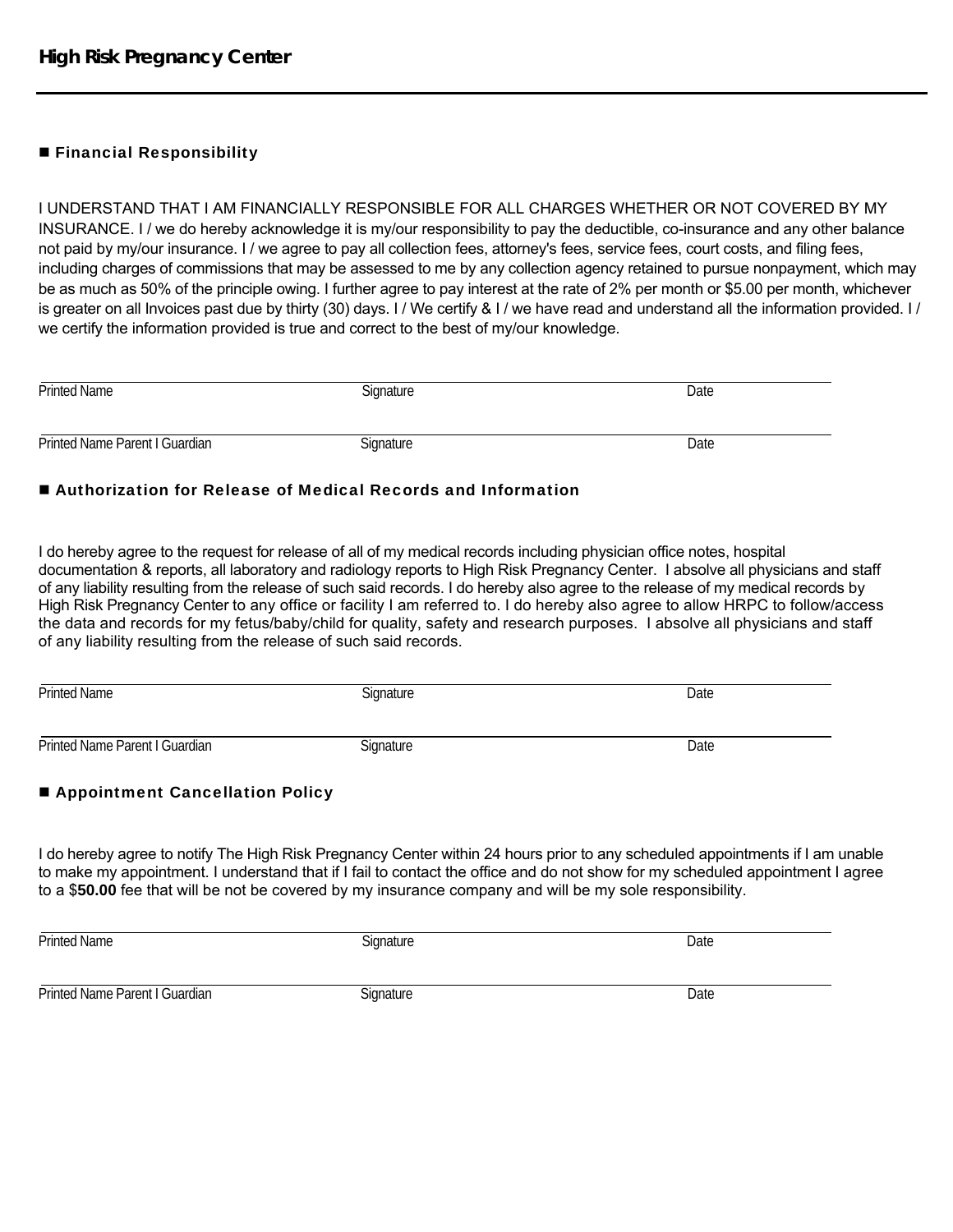# **BILLING and COLLECTION POLICIES**

**Our goal is to provide you with high-quality and efficient care.** There are many details involved in the process of payment for the services that you receive. In order for this process to flow smoothly, it is essential that you understand what information we must share with each other and with health insurance companies, and what both our responsibilities are.

**Upon scheduling and registration,** we require you to provide your medical insurance card (if you have coverage), photo identification, your address, date of birth, and phone number. If you receive health benefits through a spouse, partner or parent, we require you to provide that person's address, date of birth, and phone number as well. Our billing process works better if you provide social security numbers as well.

**Health Insurance Cards:** Upon scheduling each appointment, our team will ask to verify your insurance information, and will ask to see your insurance card upon check-in at each appointment. Please bring your card to every appointment and notify the office at your first appointment after if changes. Intentionally failing to notify us of changes to your insurance coverage may constitute fraud, and we may be obliged to report such behavior to the authorities. We will not engage in any fraudulent practices under any circumstances.

**Keeping Appointments:** Should you not arrive for a scheduled appointment, unless that appointment has been cancelled at least 1 full business day in advance, you may be charged **\$50** for each no-show occurrence. Should this occur more than twice within a 12 month period, you may be dismissed from the practice. By signing below, you accept this policy.

**Health Insurance Plans:** It is your responsibility to understand the provisions of your health insurance plan and coverage. As helpful as we pride ourselves on being, our team cannot be expected to know the details of your particular plan, as we see hundreds of different plans every week. We recommend contacting your carrier prior to receiving services in order to verify your coverage levels and responsibilities.

**Authorizations:** You are responsible to obtain all necessary referrals, or other required documentation prior to your appointment. If our team office determines that your plan requires a referral, and you do not provide such referral, you may be required to sign a waiver in order to receive services. Additionally, even should our team fail to request such a waiver, you will nonetheless be responsible for all charges that are not paid by your insurance carrier due to lack of authorization. By signing below, you accept these policies.

**Copayments:** It is our responsibility, as detailed by the terms of our contracts with health insurance companies, to collect any copayment amounts at the time of your appointment. It is your responsibility, as detailed by the terms of your health insurance coverage, to pay any copayment amounts at the time of your appointment. Please have your payment ready upon check-in. By signing below, you accept these policies.

**Telemedicine and/or Telephonic Visits:** Evaluation and follow-up by our provider may be done via telemedicine and/ or telephonic systems. By signing below, you consent for this evaluation and acknowledge responsibility, as detailed by the terms of your health insurance coverage, to pay any copays, coinsurance, or deductibles for this care.

**Previous balances and/or deductibles:** It is our responsibility, as detailed by the terms of our contracts with health insurance companies we participate with, to bill you for any portion of your treatment that your health insurance carrier assigns to your responsibility. It is your responsibility, as detailed by the terms of your health insurance coverage, to pay any such portion. If you do not remit full payment on any such bills within a reasonable period and with reasonable notice, your account will be sent to collections (and subject to an additional collection fee) and/or legal action will be pursued. You may be dismissed as a patient by our practice for failure to meet your financial obligations. By signing below, you accept these policies.

**Health insurance non-payment:** Services that have not been paid by your health insurance carrier within 60 days of claim submission will become your responsibility to pay in full. Should your health insurance carrier later pay us for those services you paid for, you will be reimbursed. By signing below, you accept this policy.

**Self-pay patients:** If you do not have health insurance, have coverage through a carrier with which we do not participate, or are receiving a known non-covered service, it is our policy that you must pay for your service in full before leaving the office. By signing below, you accept these policies.

**I have read, fully understand, accept and agree to comply with all the above policies. I consent to the assignment of authorized health insurance benefits by my health insurer to High Risk Pregnancy Center for any services furnished to me or my dependents.**

If the patient is a minor (under 18 years of age), the responsible parent or guardian must sign above, and indicate relationship to the patient.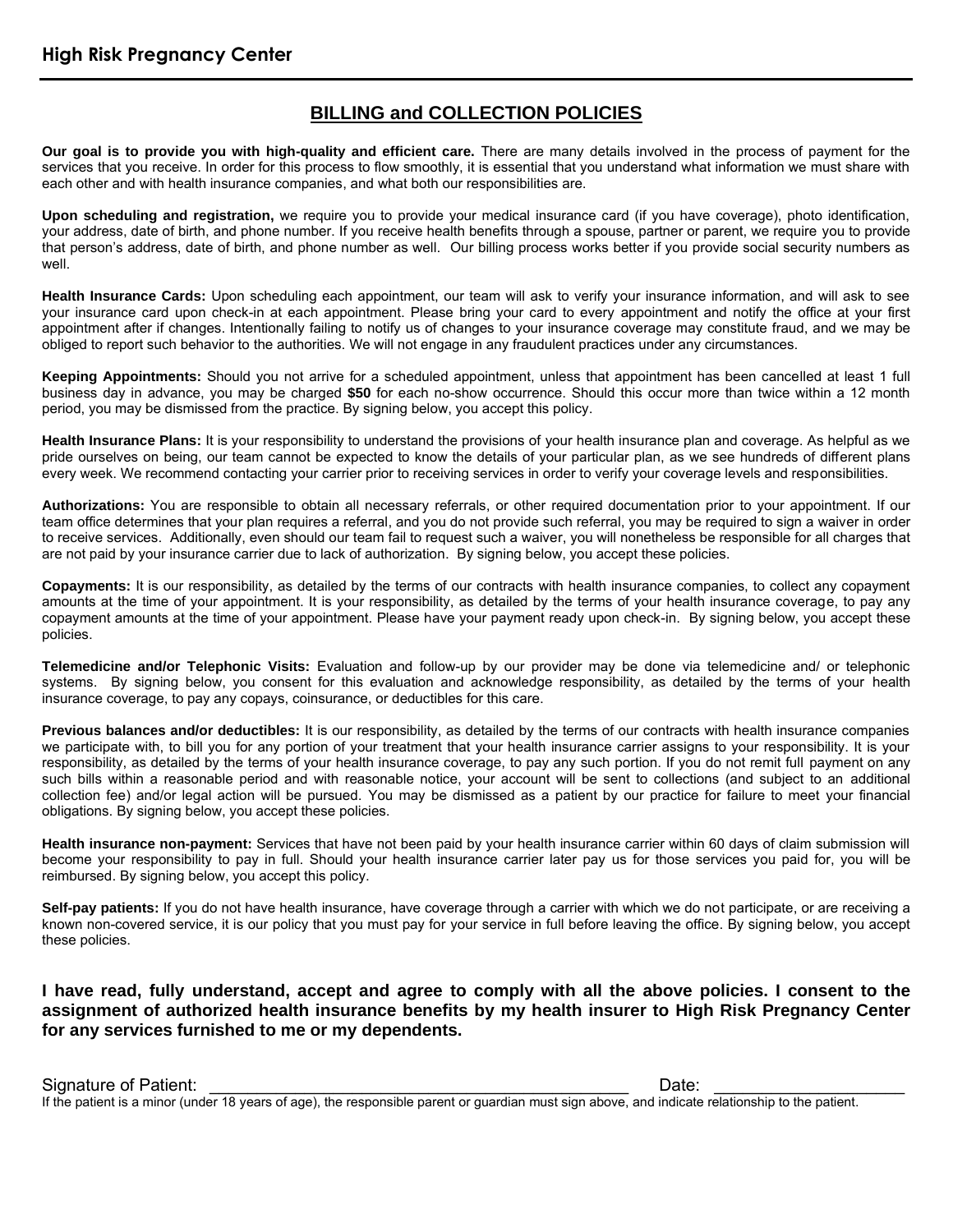

# **ULTRASOUND CONSENT FORM**

An ultrasound has been ordered on you and your unborn child by your physician. There are many reasons that this diagnostic test may have been ordered. Some of these include evaluation of your baby for birth defects, growth patterns, amniotic fluid level, Doppler flow indices, abnormal blood test results, or as adjuncts to diagnostic therapeutic testing or procedures. The quality of ultrasound examinations are extremely dependent on the equipment utilized, the sonographer doing the ultrasound, the position of your baby within your womb, your body size, previous abdominal surgery and the physician who interprets your exam.

Ultrasound examinations have never been shown to damage you or your baby. This is not an x-ray. Ultrasound uses sound waves. The ultrasound produces a small burst of high frequency sound and then listens for the "echo" of the sound in your body. A computer then integrates this information to make the picture that you see on the screen. Many things can be seen about your baby, such as birth defects and growth abnormalities. Ultrasound is also used to see where the baby is in relation to the needle when certain invasive procedures are done, such as amniocentesis.

Failure to have this ultrasound done may make it difficult, if not impossible, to care for you and your pregnancy in the best way possible. There may be abnormalities of your reproductive system that may benefit from diagnosis and treatment. You may not be able to take advantage of many options afforded to you bylaw. The birth of your baby may be compromised by not being able to have the appropriate specialists present during your pregnancy and at the time of your delivery that your baby may need. Without ultrasound, therapeutic measures would also not be possible, and this may result in a damaged baby or even the loss of the life of your baby.

The utmost care and concern is given to you and your unborn child. Even so, ultrasound is not a perfect science and things may not be seen. Factors that may limit the accuracy of the ultrasound include the gestational age of your baby, your body composition, previous abdominal surgery and the position of your baby within the womb. There are some abnormalities that are never seen with ultrasound.

I understand that ultrasound cannot see all things in my unborn child or me but that it may be a very helpful tool to help manage my pregnancy and plan the delivery.

## *I have read this consent, fully understand the above information, have had all my questions answered to my satisfaction.*

| П        | I want an ultrasound performed on me.            |       |
|----------|--------------------------------------------------|-------|
| $\Box$   | I decline to have an ultrasound performed on me. |       |
|          |                                                  | Date: |
| Witness: |                                                  | Date: |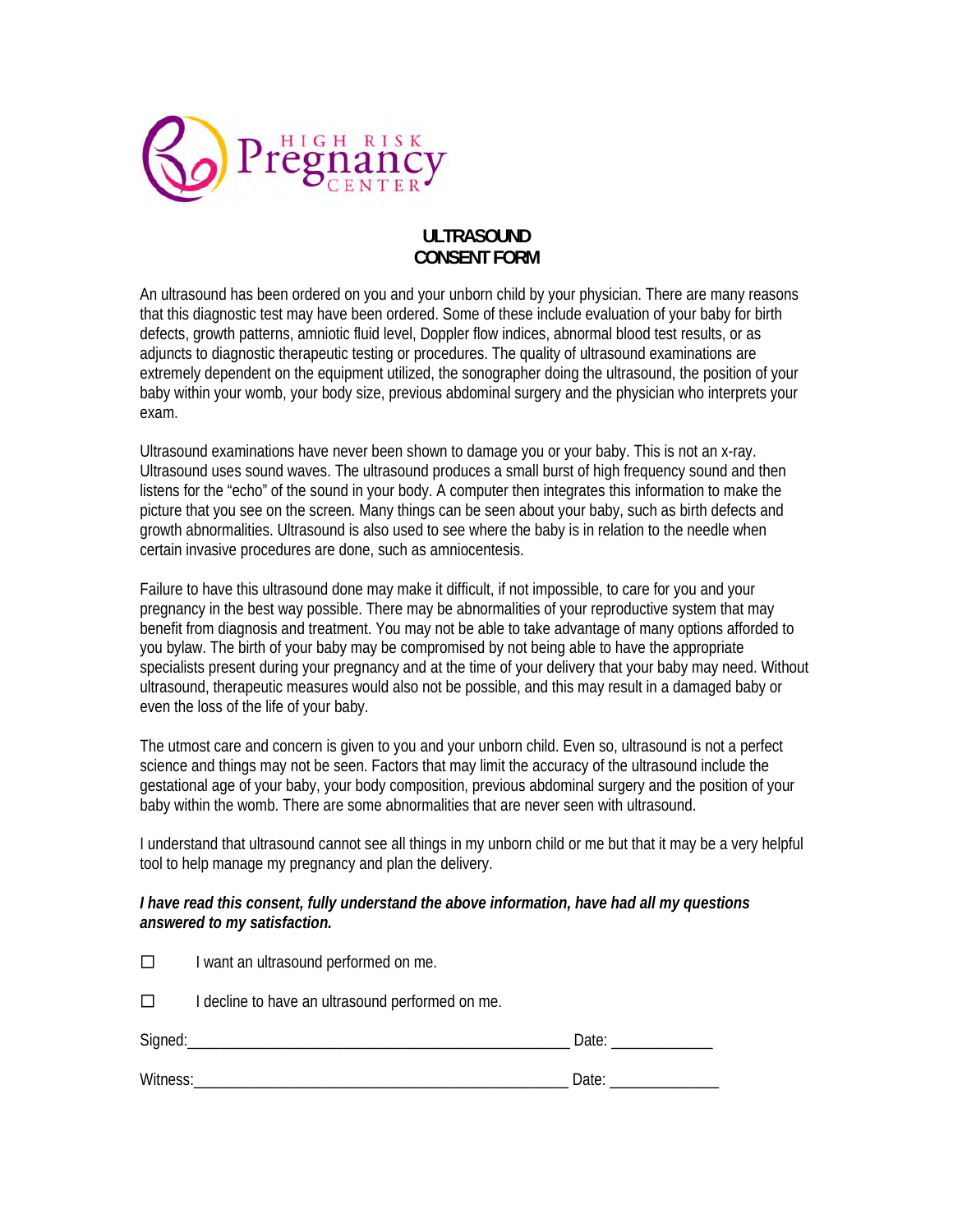|       |                                                                                                                                                                           |  | Tricefy <sup>™</sup> your ultrasound at                              |  |  |  |
|-------|---------------------------------------------------------------------------------------------------------------------------------------------------------------------------|--|----------------------------------------------------------------------|--|--|--|
|       |                                                                                                                                                                           |  | Pregnancy                                                            |  |  |  |
|       |                                                                                                                                                                           |  |                                                                      |  |  |  |
|       |                                                                                                                                                                           |  | I want my ultrasound images delivered digitally as an email or text. |  |  |  |
|       | Email Address:<br>Mobile Phone Number:<br>$\perp$ I authorize the sending of images during my pregnancy.<br>I have read, understand, and agree to this disclaimer.        |  |                                                                      |  |  |  |
|       |                                                                                                                                                                           |  |                                                                      |  |  |  |
|       |                                                                                                                                                                           |  |                                                                      |  |  |  |
|       |                                                                                                                                                                           |  |                                                                      |  |  |  |
|       | I will have access to my images for 90 days from my exam date.                                                                                                            |  |                                                                      |  |  |  |
|       | It is highly recommended that you download and store your<br>images on your computer or other device since they will be<br>removed from the server at the end of 90 days. |  |                                                                      |  |  |  |
| Name: | <u> 1989 - Johann Barn, mars ann an t-Amhain Aonaich an t-Aonaich an t-Aonaich ann an t-Aonaich ann an t-Aonaich</u>                                                      |  |                                                                      |  |  |  |
|       |                                                                                                                                                                           |  | Date:                                                                |  |  |  |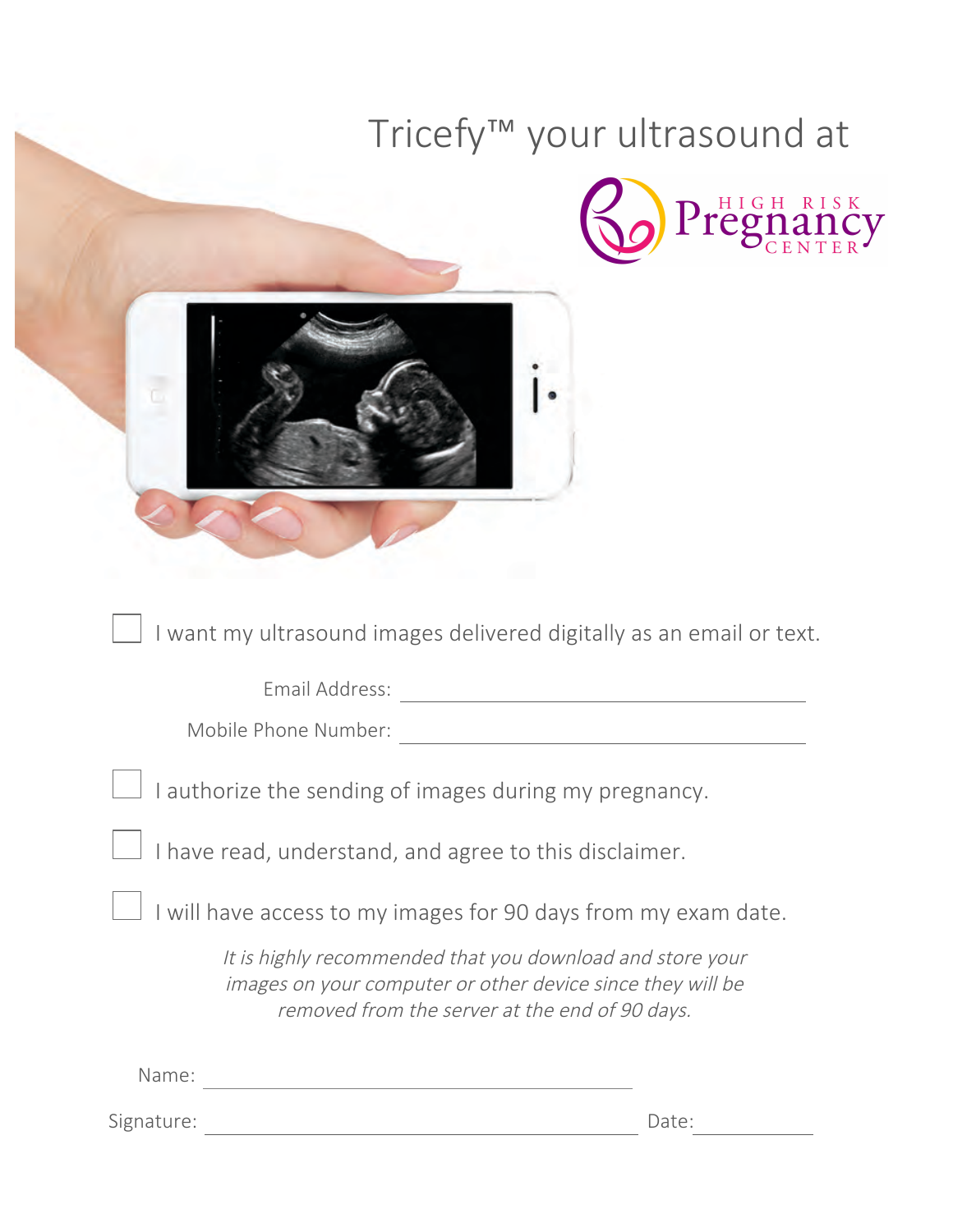# Patient Disclaimer and Authorization

Tricefy™ is a communication service licensed to High Risk Pregnancy Center (hereafter called: "HRPC"). This Disclaimer and Authorization Agreement sets forth the terms and conditions under which you, the undersigned patient authorize HRPC to transmit your ultrasound examination through Trice Imaging, Inc. to a mobile phone number and email address of your choice. This Agreement will become effective on the date of your signature and will terminate after all images throughout your current pregnancy are sent to you.

After you complete and sign this Agreement, a mobile telephone number or email address you designate will be entered into our ultrasound system and re-verified with you. When your ultrasound screening is complete, in accordance with the HRPC policies and procedures, the sonographer will trigger the ultrasound machine to send an encrypted copy of your examination to the Tricefy™ server. The server will reformat and encrypt the file and provide access to the examination through your mobile phone number and a text or email. The Physician will have the discretion to determine whether your ultrasound screening is complete and whether to transmit your images to Tricefy™. The Physician has the right to refuse to transmit or to delay the transmission of your images. Both the text and email message will contain secure links and instructions on how to access the images. Images and videos can be accessed and downloaded to your mobile phone and computer.

You agree to pay all costs for the services if applicable. Transmission of the images through Trice Imaging, Inc. is not a medical service. The transmitted images are not considered diagnostic medical images and are not a part of your medical record; they are not to be used for your health care, diagnosis or treatment. If you want to see your medical records, you need to contact HRPC, who is responsible for maintaining your medical records. Neither HRPC nor Trice Imaging, Inc. is responsible for the security of the transmitted images once the text and email recipients you have designated download the images. By directing HRPC to transmit the images to an email address and telephone number that you specify, you authorize HRPC and Trice Imaging, Inc. to provide the images to the person who owns or uses the email address and telephone number and any persons who may have access to the telephone number and email address. Once the images have been accessed and each link to them is broken, the services are complete. We would recommend immediate download of any images, as the link to the images will only be active for a maximum of 90 days. Any transmission of additional images will be considered new services, the cost for which the patient is obligated to pay, if applicable. Trice Imaging, Inc. will not store the images on its server for you.

As a licensee of Tricefy™ through Trice Imaging, Inc., HRPC is permitted to offer the services under the terms and conditions of the license. This is the sole agreement between Trice Imaging, Inc. and HRPC.

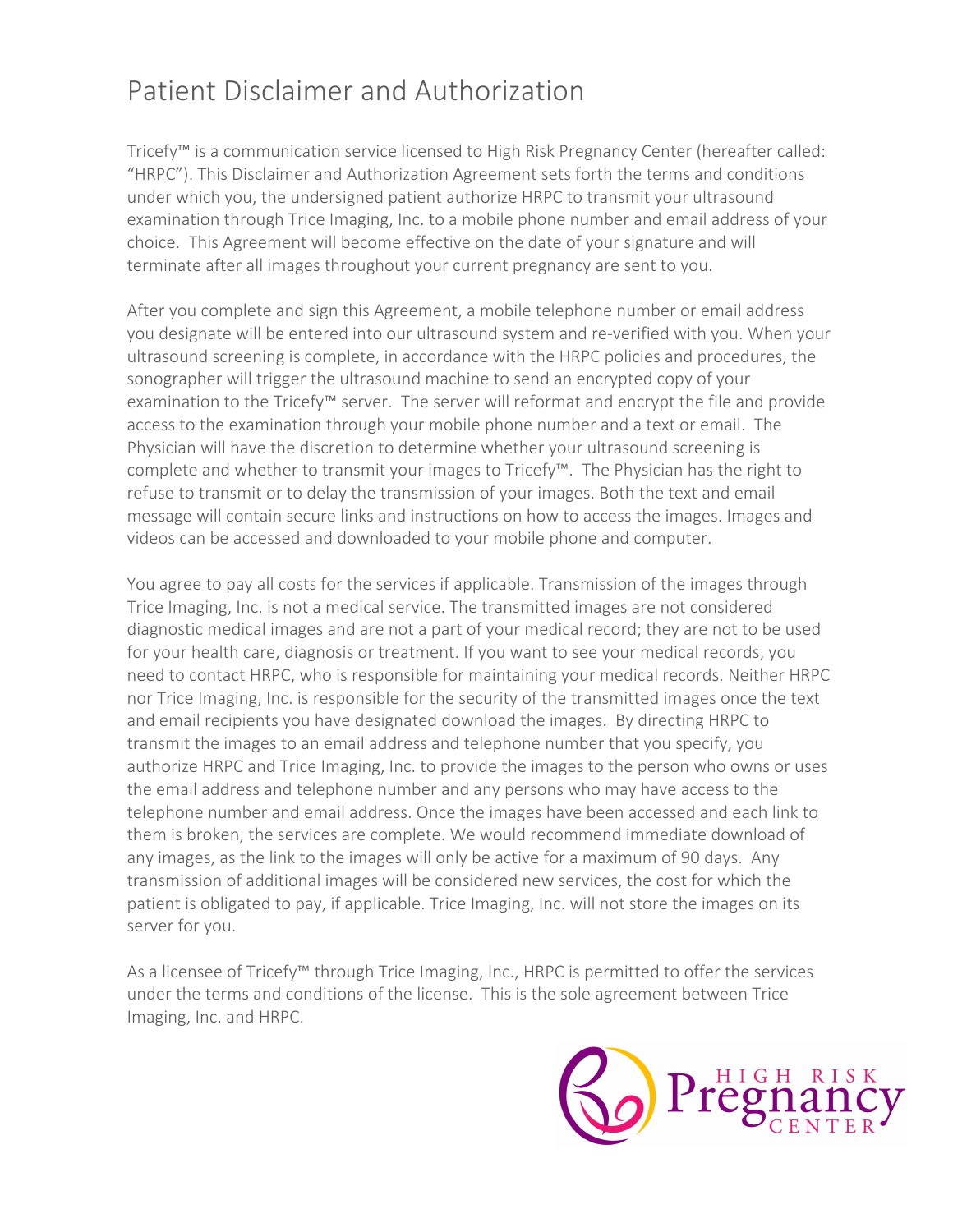# PRIVACY PRACTICES ACKNOWLEDGEMENT AND CONSENT FORM

 I have received your Notice of Privacy Practices and/or I have been provided an opportunity to review it.

 I agree that telephone messages regarding my appointments, prescription renewals, lab results, and all other Protected Health Information\* ("PHI"), may be left for me on voicemail systems and answering machines at the following telephone numbers, in addition to any other numbers provided to you by me:

|                       | Home / Office / Cell / Other: |
|-----------------------|-------------------------------|
| $($ ) - $\frac{1}{2}$ | Home / Office / Cell / Other: |
|                       | Home / Office / Cell / Other: |

*[If we need to contact you with lab results, please place a check mark next to the preferred contact number, if any.]* 

\_\_\_\_\_\_\_\_\_\_\_\_\_\_\_\_\_\_\_\_\_\_\_\_\_\_\_\_\_\_\_\_\_\_\_\_\_ \_\_\_\_\_\_\_\_\_\_\_\_\_\_\_\_\_\_\_\_\_\_\_\_\_\_\_\_\_\_\_\_\_\_\_\_\_

\_\_\_\_\_\_\_\_\_\_\_\_\_\_\_\_\_\_\_\_\_\_\_\_\_\_\_\_\_\_\_\_\_\_\_\_\_ \_\_\_\_\_\_\_\_\_\_\_\_\_\_\_\_\_\_\_\_\_\_\_\_\_\_\_\_\_\_\_\_\_\_\_\_\_

\_\_\_\_\_\_\_\_\_\_\_\_\_\_\_\_\_\_\_\_\_\_\_\_\_\_\_\_\_\_\_\_\_\_\_\_\_ \_\_\_\_\_\_\_\_\_\_\_\_\_\_\_\_\_\_\_\_\_\_\_\_\_\_\_\_\_\_\_\_\_\_\_\_\_

\_\_\_\_\_\_\_\_\_\_\_\_\_\_\_\_\_\_\_\_\_\_\_\_\_\_\_\_\_\_\_\_\_\_\_\_\_ \_\_\_\_\_\_\_\_\_\_\_\_\_\_\_\_\_\_\_\_\_\_\_\_\_\_\_\_\_\_\_\_\_\_\_\_\_

• I agree that my PHI may be shared with my spouse.

• I agree that my PHI may be shared with the following other people:

 I understand that I can change any of the foregoing agreements, at any time, by giving written notice to High Risk Pregnancy Center.

*\*as defined in the Health Insurance Portability and Accountability Act of 1996 and its regulations, as may be amended from time-to-time ("HIPAA")* 

Patient Name (print): \_\_\_\_\_\_\_\_\_\_\_\_\_\_\_\_\_\_\_\_\_\_\_\_\_\_\_\_\_\_\_\_\_\_\_\_\_\_\_\_\_\_\_\_\_\_\_\_\_\_\_\_\_\_\_\_\_\_\_\_\_\_\_\_\_\_\_\_

Signature: \_\_\_\_\_\_\_\_\_\_\_\_\_\_\_\_\_\_\_\_\_\_\_\_\_\_\_\_\_\_\_\_\_\_\_\_\_\_\_\_\_\_\_\_ Date: \_\_\_\_\_\_\_\_\_\_\_\_\_\_\_\_\_\_\_\_\_\_\_

If the patient is a minor (under 18 years of age), the responsible parent or guardian must sign above, and fill in the information below.

Parent/Guardian Name (print): \_\_\_\_\_\_\_\_\_\_\_\_\_\_\_\_\_\_ Relationship to Patient: \_\_\_\_\_\_\_\_\_\_\_\_\_\_\_\_\_\_\_\_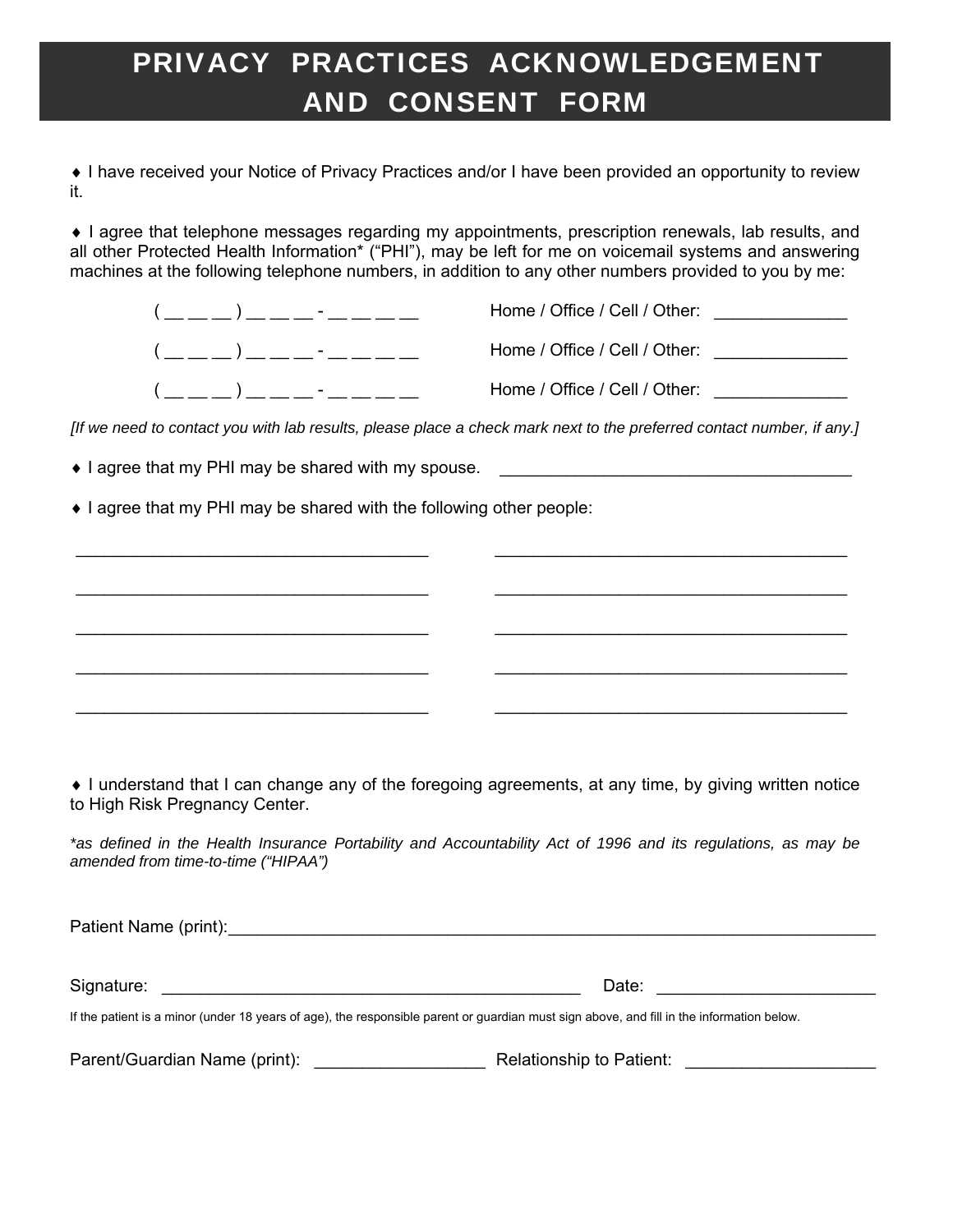

Brian K. Iriye, MD Manijeh Kamyar, MD<br>Stephen M. Wold. MD Garrett Lam. MD Stephen M. Wold, MD Garrett Lam, MD<br>Wilson H. Huang MD Roxanna Twedt MD Wilson H. Huang, MD Laura A. Gorski, DO Lauren Giacobbe, MD David Jackson, MD

#### NOTICE OF PRIVACY PRACTICES THIS NOTICE DESCRIBES HOW MEDICAL INFORMATION ABOUT YOU MAY BE USED AND DISCLOSED AND HOW YOU CAN GET ACCESS TO THIS INFORMATION. PLEASE REVIEW IT CAREFULLY

This is your Health Information Privacy Notice from the High Risk Pregnancy Center. The goal of our physicians and office is to provide the utmost in quality care for our patients in doing so we strongly believe in protecting the confidentiality and security of information we collect about you.

This notice describes how we protect the personal Health Information of our patients and your rights as a patient with respect to your Personal Health Information (PHI) and how you may exercise those rights.

The Health Insurance Portability & Accountability Act of 1996 (HIPAA) requires our office to maintain the privacy of protected health information and to provide you notice of our legal duties to abide by those privacy practices with respect to IHI.

We reserve the right to change the terms of this notice and to make the new notice provisions effective for all Protected Health Information that it maintains. You may access a revised notice upon request or by contacting one of our HIPAA point persons or by referring to the most updated notice posted in our waiting areas.

For any additional information regarding our HIPAA Medical Information Privacy Policy please ask for or write to one of our HIPAA point persons (HHP's) Privacy officers listed below, request for any restrictions or to revoke any restrictions must be done in person with either person feed below or in written form signed, dated and received via pre-paid certified return receipt mail to.

Angelina Cruz 2845 Siena Heights Dr. Ste 350 Henderson, NV 89052 – Nubia Sandhu 2011 Pinto Ln. Ste 200 Las Vegas, NV 89106 – Yolanda Castaneda 9090 W Post Rd, Ste 100 Las Vegas, NV 89148-- Cindy Diaz 9780 S, McCarran Blvd Ste 1 Reno, NV 89523 Phone: (702)382-3200 Fax (702)382-3575

Under applicable laws our office may use or disclose your PHI for the purpose of carrying out treatment, payment or health care operations. This may be done orally, electronically or by means of paper form.

Treatment - Means use and disclosure will take place in providing, coordinating, or managing healthcare and its related services by one or more of your health care providers, such as when our physician consult with your primary care physician regarding your condition.

Payment - Means activities such as obtaining or provide benefits, authorization or reimbursement for providing healthcare, Collection activities, and utilization review. Example: obtaining authorization required by your insurance to provide services.

Health Care Operations - Include the business aspects of running our practice, such as quality assessment and improvement, providing review and training, auditing functions, costmanagement analysis, management and administration purposes and providing quality customer care. An example of this would be to assist in an audit of the quality of care provided by our staff.

We may use and disclose your PHI, without your consent or authorization as required and permitted under Nevada State Law. These laws relate to public health activities and safety issues. An example of this would be someone coming into contact with a communicable disease that could possible become a public health risk. We may also create and distribute de identified health information by references to individually identifiable information.

We may contact you to provide appointment reminders or information alternatives or other health-related benefits and services that may be of removing all about treatment interest to you.

You have the right to request the following with respect to your PHI, which you can exercise by presenting a written request to the HHP or Privacy Officer at the above listed address. The right to request restrictions on certain uses and disclosures of PHI to carry out treatment, payment or healthcare operations, However our office is not required to agree to your requested restriction.

The right to receive and our office is required to accommodate reasonable request to receive confidential communication of your PHI.

The right to inspect and copy your PHI

The right to amend your PHI

The right to receive a copy of the disclosures of your PHI

The tight to obtain a copy of this notice from our office upon request

Unless you object, we may disclose to family members, relatives, friends, or other persons identified by you, PHI that is directly relevant to the persons involvement with your care. In addition, unless you object, we may use or disclose the PHI to notify, identify, or locate a member of your family, your personal representative, another person responsible for your cam, or certain disaster relief agencies of your location, general condition, or death. Objection to this may be communicated to one of the above listed HPP.

If you are incapacitated, there is an emergency, or you otherwise do not have the opportunity to object to this notice, we will do what in our judgment is in your best interest regarding such disclosure and will disclose only the information that is directly relevant to the person's involvement with your healthcare. We will also use our judgment and experience regarding your best interest in allowing people to pick-up medical supplies, x-rays or similar forms of Protected Health Information.

Any other uses and disclosures will be made only with your written consent and authorization. You have the right to revoke your consent at any time, except to the extent that the Center for Maternal-Fetal Medicine has taken action in reliance of a prior consent or authorization.

## *"Notice to Patients Regarding the Destruction of Health Records"*

**NRS 629 -**

a.) Pursuant to the provisions of subsection 7 of the NSR 629.051:

- 1. The health care records of a person who is less than 23 years of age may not be destroyed; and
- 2. The health care records of a person who has attained the age of 23 years may be destroyed for those records which have *been* retained for at least 5 years or for any longer period provided by federal law: and

b.) Except as otherwise provided in subsection 7 of NRS 629.051 and unless a longer period is provided by federal law, the health care records of a patient who is 23 years of age or older may be destroyed after 5 years pursuant to subsection 1 of NRS 629.051.

lf you believe that your privacy rights have been violated, you may complain to one of our Privacy Officers at the Address and Numbers fisted above or by contacting the Secretary Department of Health and<br>Human Services, Hu Revised: January 18, 2010

2011 Pinto Lane, Suite 200 2845 Siena Heights Dr, Suite 350 9090 W. Post Road, Suite 100 9780 S. McCarran Blvd, Ste1 Las Vegas, NV 89106 Henderson, NV 89052 Las Vegas, NV 89148 Reno, NV 89523 Fax: (702)946-5411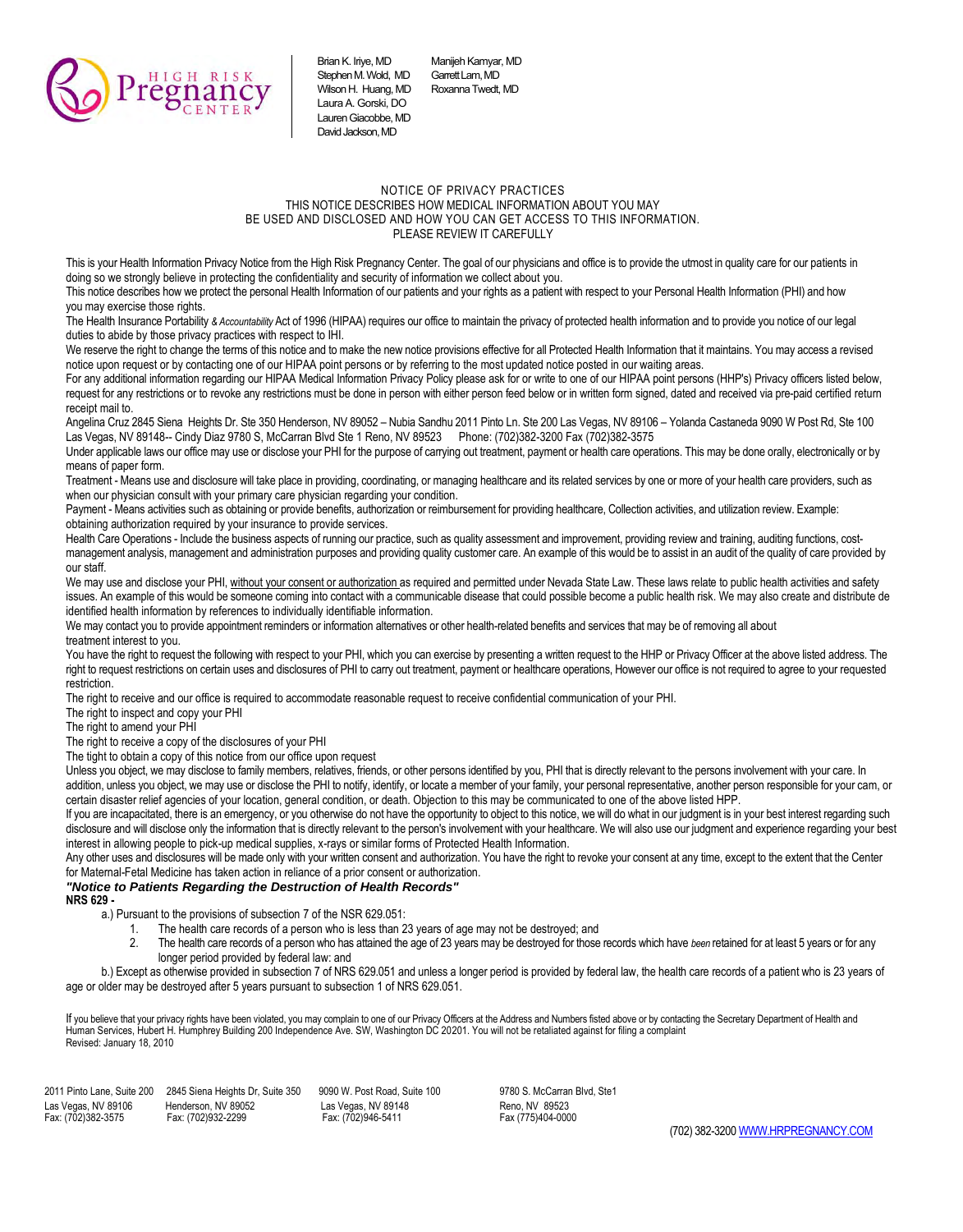

## **INFORMED CONSENT AND AUTHORIZATION TO PERMIT THE USE AND DISCLOSURE OF PROTECTED HEALTH INFORMATION**

#### **Introduction and Purpose**

All pregnancies have some level of risk. But not all risks are equal. A high-risk pregnancy is one where a pre-existing condition or problem diagnosed during pregnancy puts the mother or fetus (or both) at an increased risk for complications during or after pregnancy and birth. The High Risk Pregnancy Center specializes in maternal-fetal medicine and provides fast, responsive care and the compassion and attention expectant mothers need during their exciting but stressful time of pregnancy.

The High Risk Pregnancy Center is dedicated to providing the best care possible to its patients. In order to do so, the High Risk Pregnancy Center is engaged in an ongoing review of the treatment of each one of its patients, including care during the stages of pregnancy through the birth of each child, for the purpose of **optimizing the quality of care provided to those patients and future patients alike**.

The purpose of the High Risk Pregnancy Center's research is driven by its dedication to continuously improve the quality of care it provides to its patients. By participating in this research, the High Risk Pregnancy Center will review your treatment and the treatment of your newborn, to determine the effectiveness of certain treatment methods, including medicinal treatments, tests, evaluations and counseling, on expectant mothers and their unborn children at the various stages of pregnancy and through the birth and infancy of each child.

#### **What information will be collected?**

In order to determine the effectiveness of certain treatment plans and care provided, the High Risk Pregnancy Center will review the medical records, including office notes, results of physical examinations, medical history, hospital documentation and reports, and all laboratory and radiology reports, that it created and maintained through the course of your treatment at the High Risk Pregnancy Center. To follow up on your health and the health of your baby, the High Risk Pregnancy Center will obtain the same types of medical records, including notes, results of physical examinations, medical history, documentation and reports, and laboratory and radiology reports, from any hospitals or other healthcare providers that cared for you during or directly after your pregnancy, or for your child at birth and into his or her infancy.

This Informed Consent and Authorization to Permit the Use and Disclosure of Protected Health Information ("Consent and Authorization") expressly authorizes the High Risk Pregnancy Center to: use your medical records and personal information, as well as that same information from your child to conduct the research discussed above, and to request and/or obtain the same medical records and personal information about you and your newborn child from any other healthcare provider, including any medical office, hospital, urgent care center and/or medical treatment facility which treats you or your child after your child is born.

The medical records that may be disclosed and used, as discussed in this section, will only be provided to the High Risk Pregnancy Center after those records have been created, independent of the High Risk Pregnancy Center's research.

#### **Who will use my information?**

Your information will be used by the High Risk Pregnancy Center, its employees, agents and/or other researchers or data processors it contracts with or employs to conduct the research discussed above.

#### **What does informed consent mean?**

By consenting to participate in this research and authorizing the use and disclosure of your protected health information, you are expressly allowing the High Risk Pregnancy Center to use and obtain your health information as discussed in this Consent and Authorization form.

The High Risk Pregnancy Center will take great care to preserve the confidentiality of your, and your child's, protected health information. Because the information the High Risk Pregnancy Center will obtain and use for its research is created in the ordinary course of your medical treatment, this research will not affect the medical treatment or care you receive from any healthcare provider.

By signing this Consent and Authorization form, you acknowledge that you understand its contents and you consent to participate in the research described above. If you do not understand something about this Consent and Authorization form, please ask a High Risk Pregnancy Center employee to explain it to you.